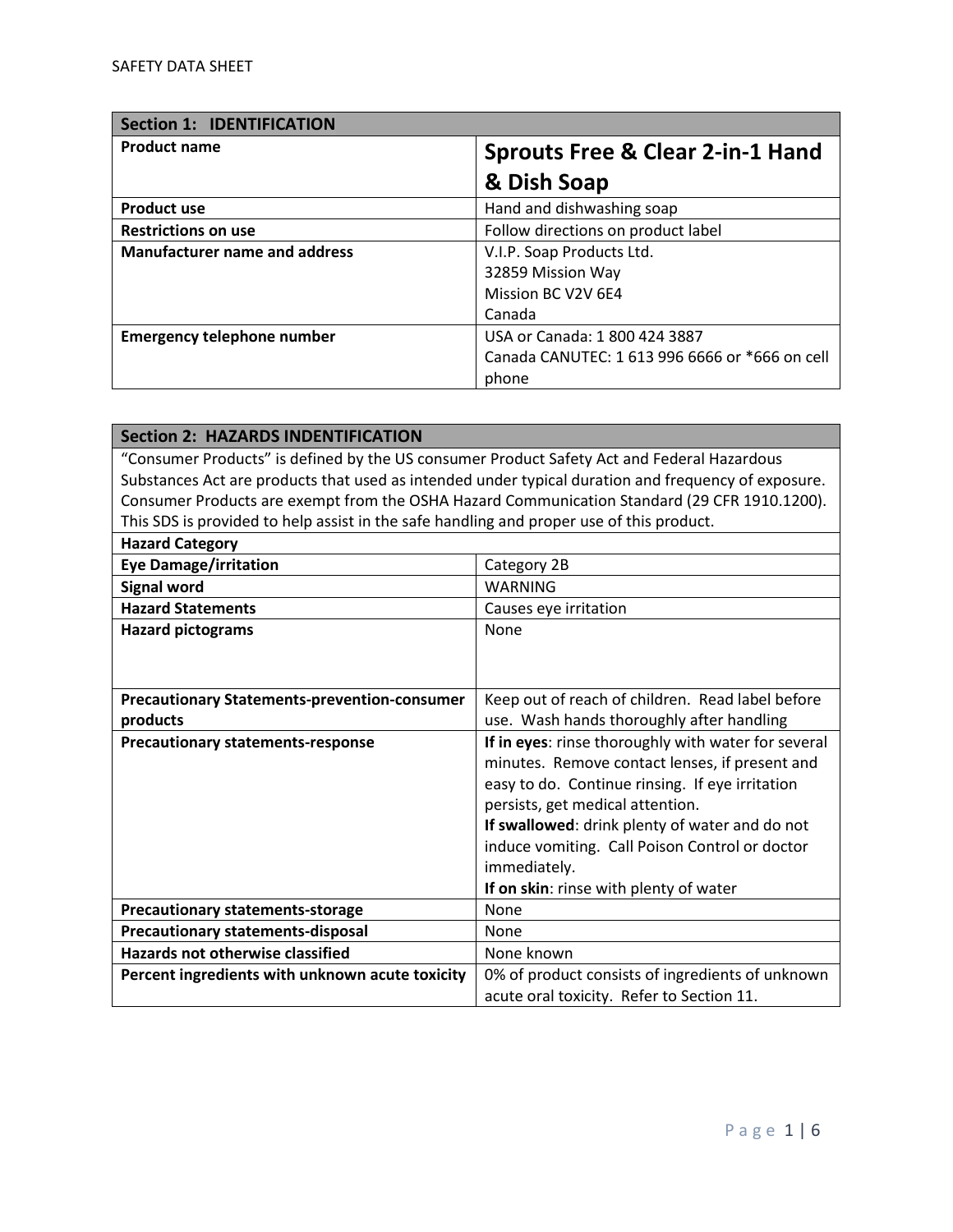| Section 3: COMPOSITION/INFORMATION ON INGREDIENTS |          |          |
|---------------------------------------------------|----------|----------|
| Ingredient                                        | CAS#     | Weight % |
| Sodium lauryl sulfate                             | 151-21-3 | $1 - 20$ |
| Citric acid                                       | 77-92-9  |          |

| <b>Section 4: FIRST AID MEASURES</b>       |                                                      |
|--------------------------------------------|------------------------------------------------------|
| Eye contact                                | Flush eyes with cool water immediately. Get          |
|                                            | medical attention if irritation develops or persists |
| <b>Skin contact</b>                        | Rinse thoroughly with plenty of water. Get           |
|                                            | medical attention if irritation or rash develops or  |
|                                            | persists                                             |
| Ingestion                                  | Drink 1 or 2 glass of water immediately. Do not      |
|                                            | induce vomiting. Get medical attention               |
|                                            | immediately if symptoms occur                        |
| <b>Inhalation</b>                          | Move to fresh air. If breathing is affected contact  |
|                                            | a physician                                          |
| Most important symptoms/effects, acute and | None under normal use conditions                     |
| delayed                                    |                                                      |
| <b>Note to Physician</b>                   | Treat symptomatically                                |

| <b>Section 5: FIRE FIGHTING MEASURES</b>       |                                                  |
|------------------------------------------------|--------------------------------------------------|
| Suitable extinguishing media                   | Water, dry chemical, carbon dioxide, alcohol-    |
|                                                | resistant foam                                   |
| Unsuitable extinguishing media                 | Not available                                    |
| Specific hazard arising from the chemical      | Product is not flammable, not explosive          |
| mixture                                        |                                                  |
| <b>Hazardous Combustion Products</b>           | Not available                                    |
| <b>Protective Equipment and precaution for</b> | Wear full protective clothing and self-contained |
| <b>Firefighters</b>                            | breathing apparatus pressure demand,             |
|                                                | MSHA/NIOSH approved and full protective gear     |

| <b>Section 6: ACCIDENTAL RELEASE MEASURES</b> |                                                  |
|-----------------------------------------------|--------------------------------------------------|
| <b>Personal precautions</b>                   | Wear appropriate personal protective equipment   |
| Advice for emergency responders               | Use personal protective equipment as required    |
| <b>Environmental precautions</b>              | Avoid entry into lakes, streams, ponds or public |
|                                               | waterways                                        |
| <b>Methods for containment</b>                | Material may be slippery if spilled and wet.     |
|                                               | Prevent spill from entering a waterway. Prevent  |
|                                               | further leakage or spillage if safe to do so.    |
| <b>Method for cleaning up</b>                 | Sweep up and shovel into suitable containers for |
|                                               | disposal. Dispose of in accordance with local    |
|                                               | regulations.                                     |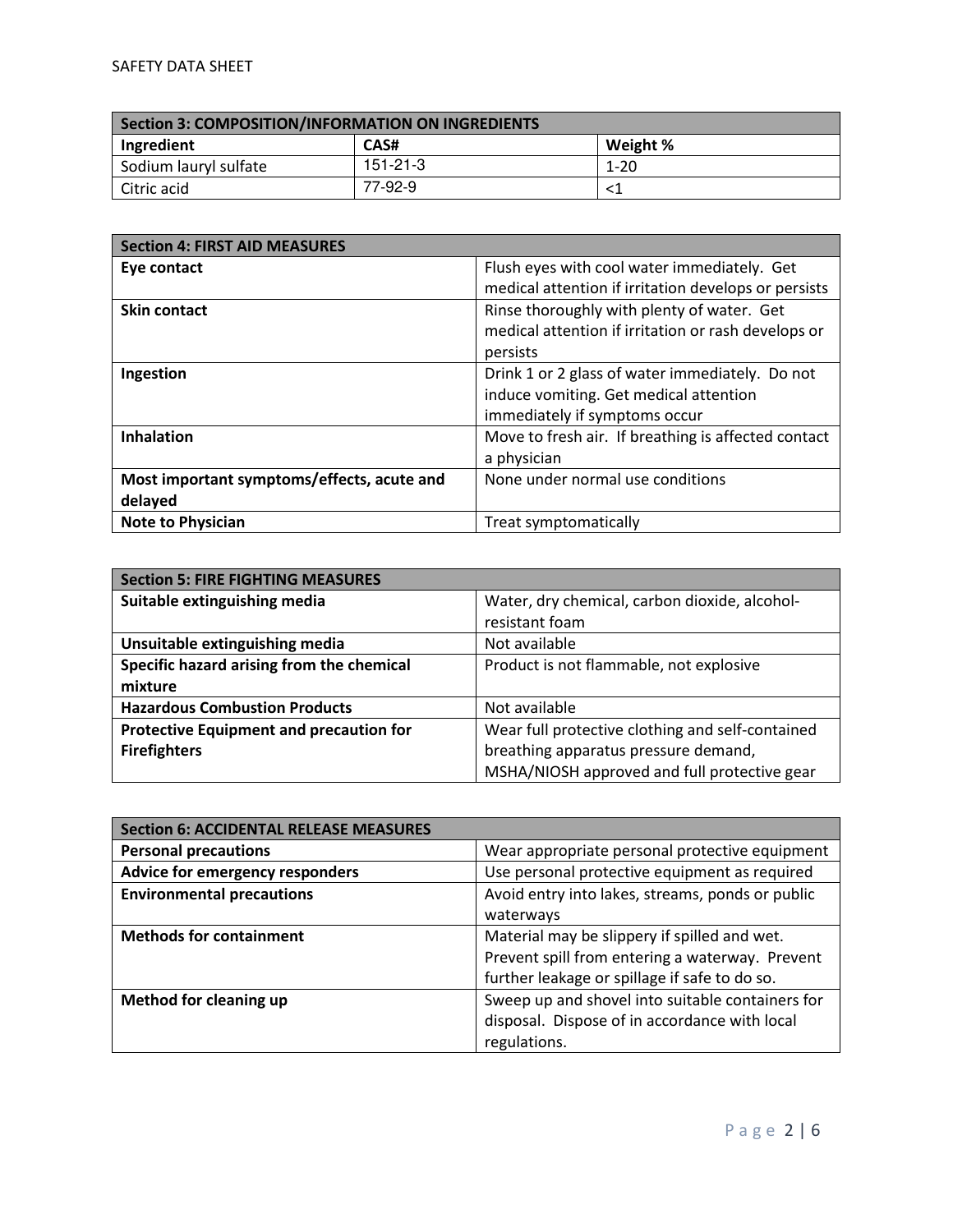| <b>Section 7: HANDLING AND STORAGE</b> |                                                  |
|----------------------------------------|--------------------------------------------------|
| Safe handling                          | Wear personal protective equipment as required.  |
|                                        | Use as directed on product label. Keep container |
|                                        | closed when not in use. Do not return spills to  |
|                                        | original container for reuse. Do not reuse       |
|                                        | container to store beverage. Wash thoroughly     |
|                                        | after handling.                                  |
| Safe storage                           | Keep out of reach of children and pets. Store in |
|                                        | original container in a dry, cool and well-      |
|                                        | ventilated area away from direct sunlight and    |
|                                        | incompatible materials, food and drink. Keep     |
|                                        | container closed when not in use                 |
| Incompatible products                  | None known                                       |

| <b>Section 8: EXPOSURE CONTROL/PERSONAL PROTECTION</b> |                                                    |
|--------------------------------------------------------|----------------------------------------------------|
| <b>Exposure limits</b>                                 | None known                                         |
| <b>Engineering measures</b>                            | N/A                                                |
| <b>Personal Protective Equipment</b>                   |                                                    |
| <b>Respiratory protection</b>                          | None required under normal conditions and as       |
|                                                        | long as product is used as directed. In case of    |
|                                                        | insufficient ventilation wear suitable respiratory |
|                                                        | equipment.                                         |
| Eye protection                                         | No special protective equipment required for       |
|                                                        | household setting. Use appropriate eye             |
|                                                        | protection as needed in case of splash hazard      |
| <b>Skin protection</b>                                 | Gloves may be worn for protection                  |
| <b>Hygiene Measures</b>                                | Handle with good industrial hygiene and safety     |
|                                                        | practice                                           |

| <b>Section 9: PHYSICAL AND CHEMICAL PROPERTIES</b> |                                       |
|----------------------------------------------------|---------------------------------------|
| Physical state at 20°C                             | Viscous liquid                        |
| Appearance                                         | Colorless to light amber liquid       |
| Odor                                               | Typical plant-derived surfactant odor |
| <b>Odor threshold</b>                              | Not available                         |
| pH                                                 | 7-9 direct                            |
| <b>Melting point</b>                               | Not available                         |
| <b>Freezing point</b>                              | Not available                         |
| Initial boiling point and boiling range            | Not available                         |
| <b>Flash point</b>                                 | Not available. Aqueous solution       |
| <b>Evaporation rate</b>                            | Not available                         |
| Flammability (solid, gas)                          | Not flammable                         |
| <b>Flammability limits in air</b>                  | Not available                         |
| <b>Upper flammability limit</b>                    | Not applicable                        |
| Lower flammability limit                           | Not applicable                        |
| Vapor pressure (mmHg)                              | Not available                         |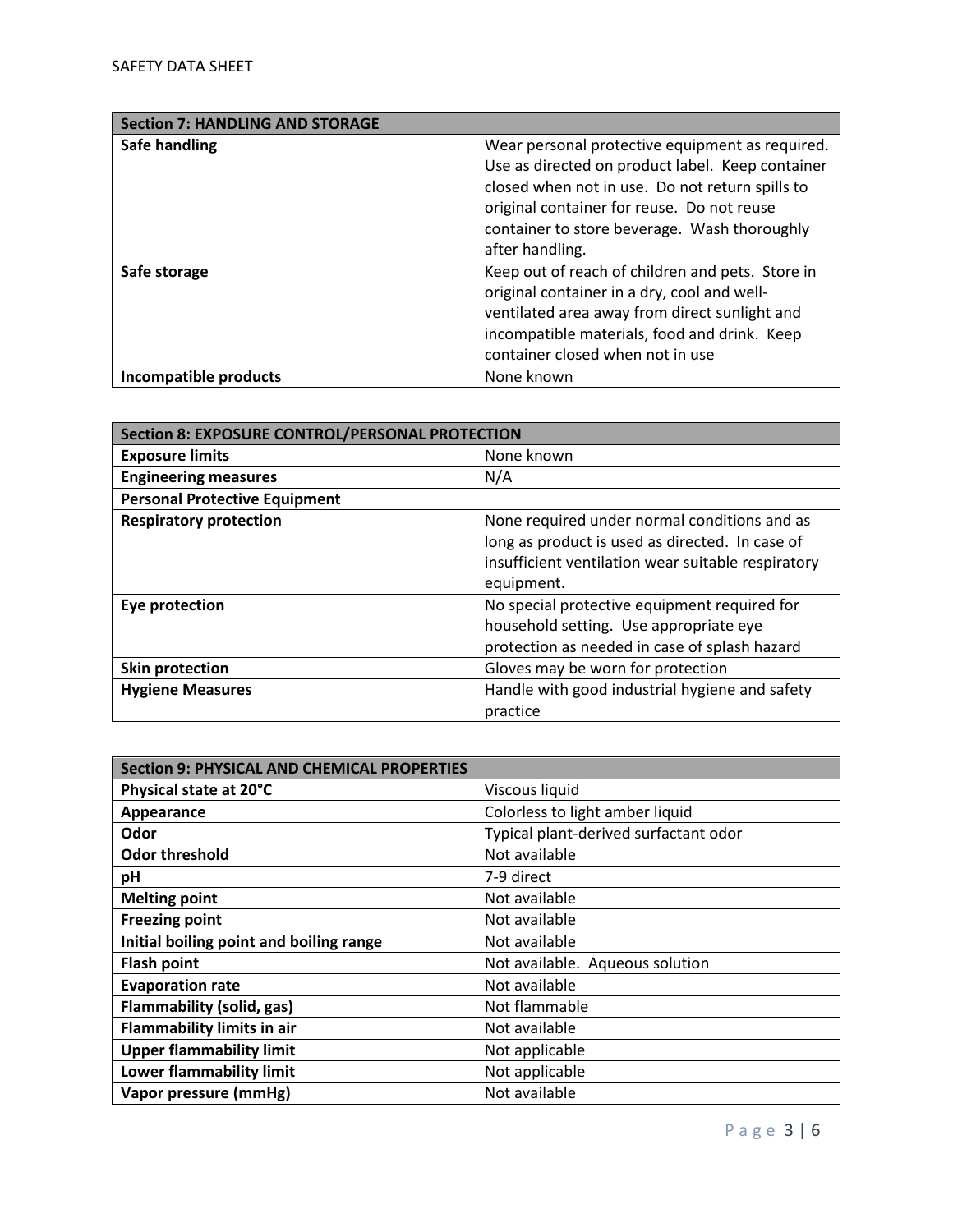| Vapor density (air=1)                   | Not available                                                                                     |
|-----------------------------------------|---------------------------------------------------------------------------------------------------|
| Specific gravity (water=1)/Bulk density | $1.02 - 1.04$ g/mL                                                                                |
| <b>Relative density</b>                 | Not available                                                                                     |
| Solubility in water                     | Soluble                                                                                           |
| Solubility in other solvents            | Not available                                                                                     |
| Partition coefficient: n-octanol/water  | Not available                                                                                     |
| <b>Autoignition temperature</b>         | Not available                                                                                     |
| <b>Decomposition temperature</b>        | Not available                                                                                     |
| <b>Viscosity (cPs)</b>                  | 800-1000                                                                                          |
| VOC content (%)                         | Product complies with US state and federal<br>regulations for VOC content in consumer<br>products |

| <b>Section 10: STABILITY AND REACTIVITY</b> |                                                   |
|---------------------------------------------|---------------------------------------------------|
| Reactivity                                  | None under normal use conditions                  |
| <b>Chemical stability</b>                   | Stable under normal conditions of use and         |
|                                             | storage                                           |
| <b>Hazardous reactions</b>                  | None known                                        |
| <b>Conditions to avoid</b>                  | None under normal processing                      |
| <b>Material to avoid</b>                    | None in particular                                |
| <b>Incompatible materials</b>               | Should not mix with other household chemicals,    |
|                                             | acids, strong oxidizers or reducing agents unless |
|                                             | specifically provided for in the use directions.  |
| <b>Hazardous decomposition products</b>     | None known                                        |

| <b>Section 11: TOXICOLOGICAL INFORMATION</b>                             |                                     |  |
|--------------------------------------------------------------------------|-------------------------------------|--|
| <b>Potential routes of exposure:</b>                                     |                                     |  |
| <b>Inhalation</b>                                                        | No known effect                     |  |
| <b>Skin contact</b>                                                      | May irritate skin                   |  |
| Ingestion                                                                | No known effect                     |  |
| Eye contact                                                              | Causes serious eye irritation       |  |
| Delayed, immediate, or chronic effects from short and long-term exposure |                                     |  |
| <b>Acute toxicity</b>                                                    | No known effect                     |  |
| <b>Skin corrosion/irritation</b>                                         | May irritate skin                   |  |
| Serious eye damage/eye irritation                                        | Causes serious eye irritation       |  |
| <b>Skin sensitization</b>                                                | No known effect                     |  |
| <b>Respiratory sensitization</b>                                         | No known effect                     |  |
| <b>Germ cell mutagenicity</b>                                            | Not classified based on ingredients |  |
| <b>Neurological effects</b>                                              | No known effect                     |  |
| <b>Reproductive toxicity</b>                                             | No known effect                     |  |
| <b>Developmental toxicity</b>                                            | No known effect                     |  |
| <b>Teratogenicity</b>                                                    | No known effect                     |  |
| <b>STOT-single exposure</b>                                              | No known effect                     |  |
| <b>STOT-repeated exposure</b>                                            | No known effect                     |  |
| <b>Target organ effects</b>                                              | No known effect                     |  |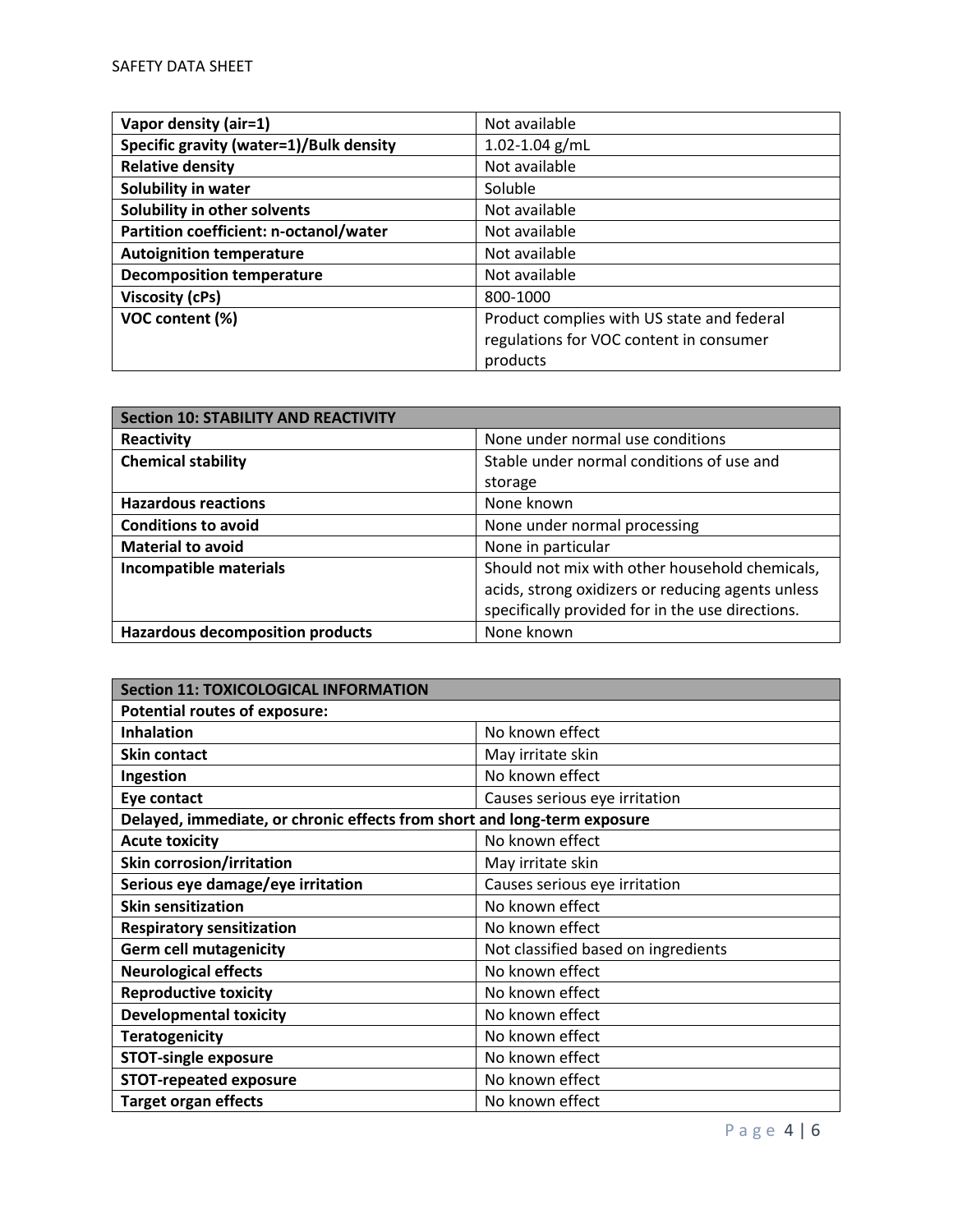| <b>Aspiration hazard</b> | No known effect |
|--------------------------|-----------------|
| Carcinogenicity          | No known effect |

**Components information:** 

| <b>Chemical names</b> | CAS#     | LD <sub>50</sub> Oral | LD <sub>50</sub> Dermal | <b>LC50 Inhalation</b> |
|-----------------------|----------|-----------------------|-------------------------|------------------------|
| Sodium lauryl         | 151-21-3 | 1288 mg/kg            | Not available           | Not available          |
| sulfate               |          |                       |                         |                        |

| <b>Section 12: ECOLOGICAL INFORMATION</b>                       |                                               |  |
|-----------------------------------------------------------------|-----------------------------------------------|--|
| This product is not expected to be hazardous to the environment |                                               |  |
| Not available<br><b>Ecotoxicity</b>                             |                                               |  |
| <b>Persistence and degradability</b>                            | Biodegradable based on Sodium lauryl sulfate, |  |
|                                                                 | Cocamidopropylamine oxide, Coco glucoside,    |  |
|                                                                 | Glycerin and Citric acid. None of inorganic   |  |
|                                                                 | ingredients are biodegradable.                |  |
| <b>Bioaccumulative potential</b>                                | No information available                      |  |
| <b>Mobility in soil</b>                                         | No information available                      |  |
| Other adverse effects, environmental fate                       | No adverse effects expected                   |  |

| <b>Section 13: DISPOSAL CONSIDERATIONS</b> |                                                   |  |
|--------------------------------------------|---------------------------------------------------|--|
| <b>Waste from unused products</b>          | Disposal must be in compliance with applicable    |  |
|                                            | local, state, provincial and federal laws and     |  |
|                                            | regulations. Do not contaminate stormwater        |  |
|                                            | run-off areas.                                    |  |
| <b>Contaminated packaging</b>              | Disposal should be in accordance with applicable  |  |
|                                            | regional, national and local laws and regulations |  |
| California Hazardous waste codes (non-     | 561                                               |  |
| household setting)                         |                                                   |  |
| <b>Connecticut Hazardous Waste Code</b>    | CT <sub>04</sub>                                  |  |
| <b>Washington Hazardous Waste Code</b>     | <b>WT02</b>                                       |  |
| <b>Empty packaging</b>                     | Offer clean container for recycling.<br>Empty &   |  |
|                                            | Replace cap                                       |  |

| Section 14: TRANSPORT INFORMATION |               |
|-----------------------------------|---------------|
| U.S. DOT                          | Not regulated |
| <b>IMDG</b>                       | Not regulated |
| <b>IATA</b>                       | Not regulated |
| <b>Canadian TDG</b>               | Not regulated |

| <b>Section 15: REGULATORY INFORMATION</b>  |                                                |
|--------------------------------------------|------------------------------------------------|
| U.S.                                       |                                                |
| <b>Toxic Substances control Act (TSCA)</b> | This product complies with the U.S. Toxic      |
|                                            | Substances Control Act Section 8(b) Inventory. |
|                                            | All components are listed or exempted.         |